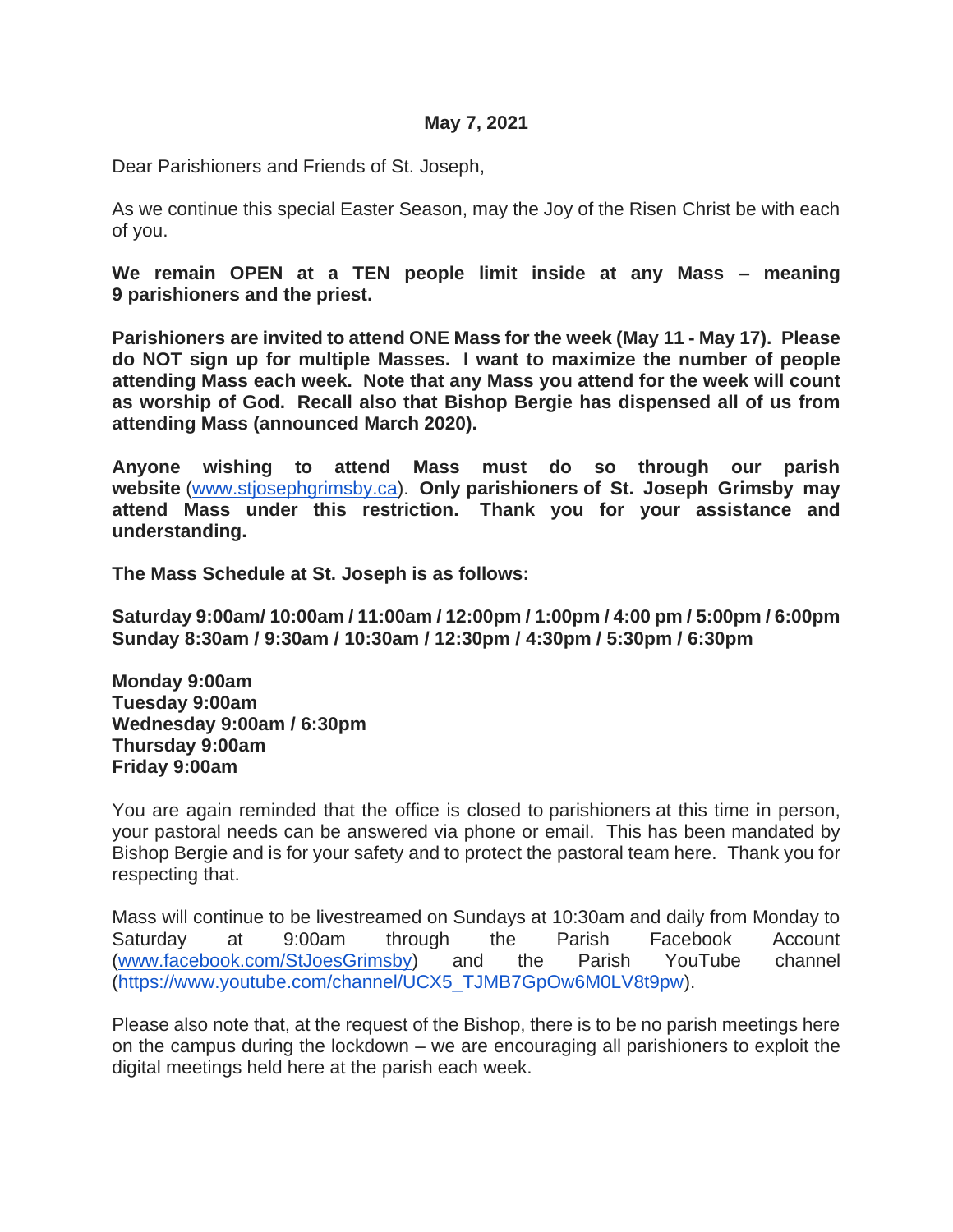#### **Important updates:**

1. As we continue this month of May and rededicate ourselves to a devotion to our Blessed Mother Mary – may she intercede for us to God. This weekend is also Mother's Day. May Mary, the Mother of God and Mother of the Church – inspire all women to be faithful to God and to love and support their families as Mary did.

We thank God for the gift of all Mother's – living and deceased – and for their love, commitment, witness and very presence in our lives. May the Lord continue to use the gift of motherhood for the building up of His kingdom and the furthering of developing far and wide the love of Jesus Christ.

Moms – thank for you all that you do for us. For all of the many tasks, duties and ways you show love that often go unnoticed – we appreciate, pray for and love you very much!

## Blessing of Mother's Day

Loving God, as a mother gives life and nourishment to her children, so you give life and care for your Church.

Bless these women, as we celebrate this day in their honor.

May they be strengthened as Christian mothers.

Let the example of their faith and love shine forth.

Grant that we, their sons and daughters, may honor and appreciate them with a spirit of profound respect. May the example of Mary, mother of Jesus, inspire them to live their vocation as Christian mothers and call their children to faith.

Guide and protect them in challenging times and help them to continue to trust in you all the days of their life.

Grant this through Christ our Lord. Amen.

# A Prayer in Gratitude for Our Mothers

Good and Gentle God,

we pray in gratitude for our mothers and for all the women of theory who have joined with you in the wonder of bringing forth new life. You who became human through a woman, grant to all mothers the courage they need to face the uncertain future that life with children always brings.

Give them the strength to live and to be loved in return, not perfectly, but humanly.

Give them the faithful support of husband, family and friends as they care for the physical and spiritual growth of their children.

Give them joy and delight in their children to sustain them through the trials of motherhood. Most of all, give them the wisdom to turn to you for help when they need it most.

## To the Moms Who Are

To the Moms who are struggling, to those filled with incandescent joy.

To the Moms who are remembering children who have died, and pregnancies that miscarried.

To the Moms who decided other parents were the best choice for their babies, to the Moms who adopted those kids and loved them fierce.

To those experiencing frustration or desperation in infertility.

To those who knew they never wanted kids, and the ways they have contributed to our shared world.

To those who mothered colleagues, mentees, neighborhood kids, and anyone who needed it.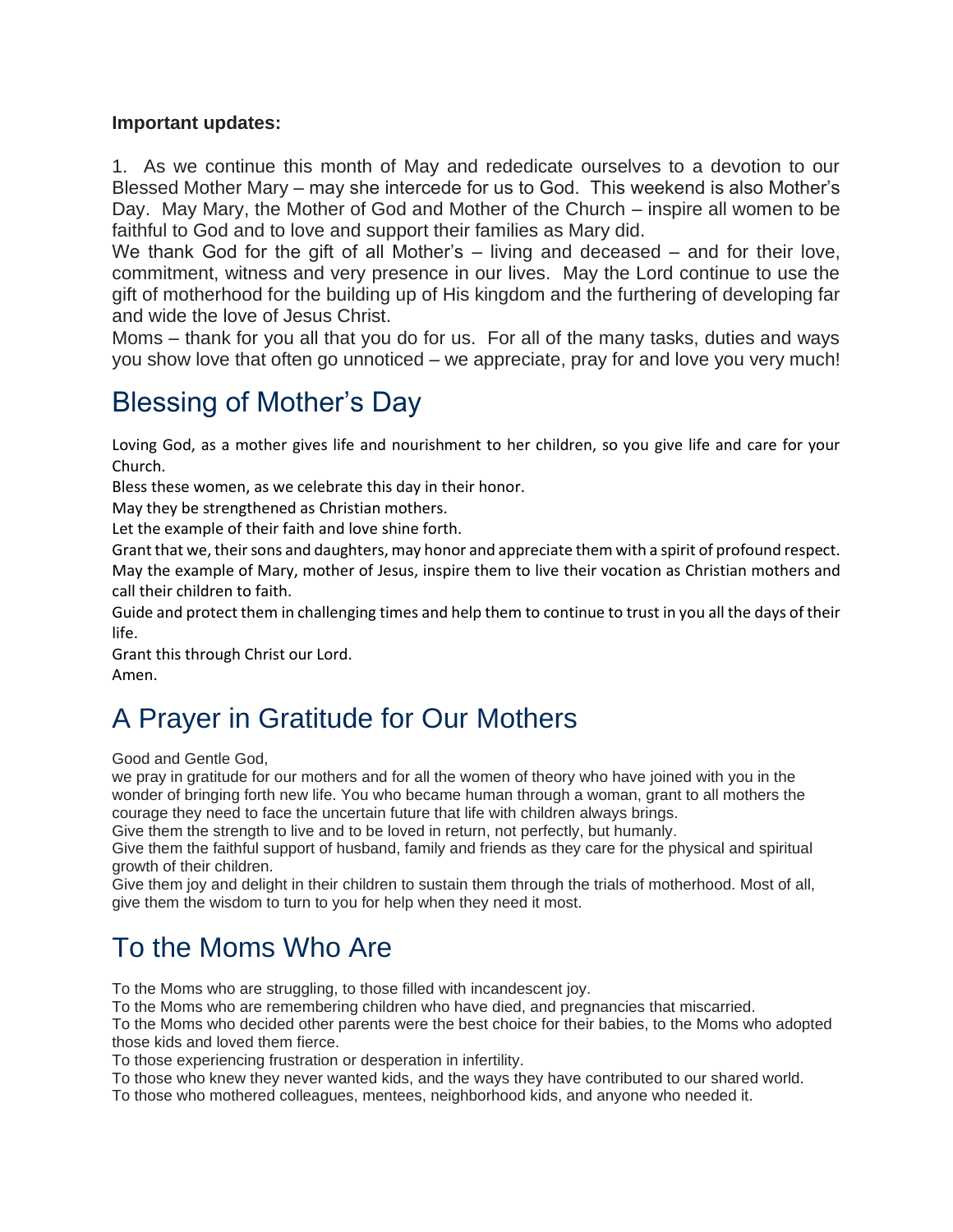To those remembering Moms no longer with us.

To those moving forward from Moms who did not show love, or hurt those they should have cared for. Today is a day to honor the unyielding love and care for others we call 'Motherhood,' wherever we have found it and in whatever ways we have found to cultivate it within ourselves.

We love you Moms!

2. Once the government lockdown ends, I look forward to announcing rescheduled dates for 1<sup>st</sup> Communion. I am hesitant to announce any dates at this time, since an extension could cancel the dates again. I appreciate everyone's patience at this time.

3. I am asking for a last call of donations for those who participated in the METANOIA program. I would like to send all of our donations in to support the great work of Fr. Dave and the Franciscan priests who run Franciscan University of Steubenville so they can continue the great work at wildgoose.tv.

As a parish, just as we would offer to a retreat master, a stipend for their work in leading us spiritually, the parish will be making an overall contribution to support the work of the Franciscans. For those who wish to also donate, you may send the parish an etransfer with the word 'METANOIA DONATION" on the subject line or drop money in an envelope with the words "METANOIA DONATION" on it. Just as we would give money for something we have purchased, a service received, or goods enjoyed, I recommend that all who participated should make a donation to support this good work. We continue to need to fund good, sound Catholic resources that continue to enhance faith. Thank you for your generosity.

4. **Last call for supporting the Knights of Columbus will be holding a Wine Bottle sale – tomorrow is the last day for orders. I**n a partnership with Fielding Estate Winery this will support the Parish Heating and Air Conditioning Campaign as well as their other local charitable events.

Orders MUST be submitted by Saturday May 8<sup>th</sup>.

Select your wine and quantity from the order form attached to this message. Ask your friends and family to join you and place their order together. This is a great gift idea for Mother's Day, preparing in advance for the BBQ season or treating yourself.

To place an order – please email the parish office at [sjrc.grimsby@cogeco.net](mailto:sjrc.grimsby@cogeco.net) or contact the parish office 905-945-2661.

#### **Methods of payments:**

- Etransfer: [myparishgift@gmail.com](mailto:myparishgift@gmail.com) memo line "WINE"
- Cheque payable to St. Joseph's Parish memo line "WINE" and bring to the office.
- Pay cash and make arrangements with the parish office 905-945-2661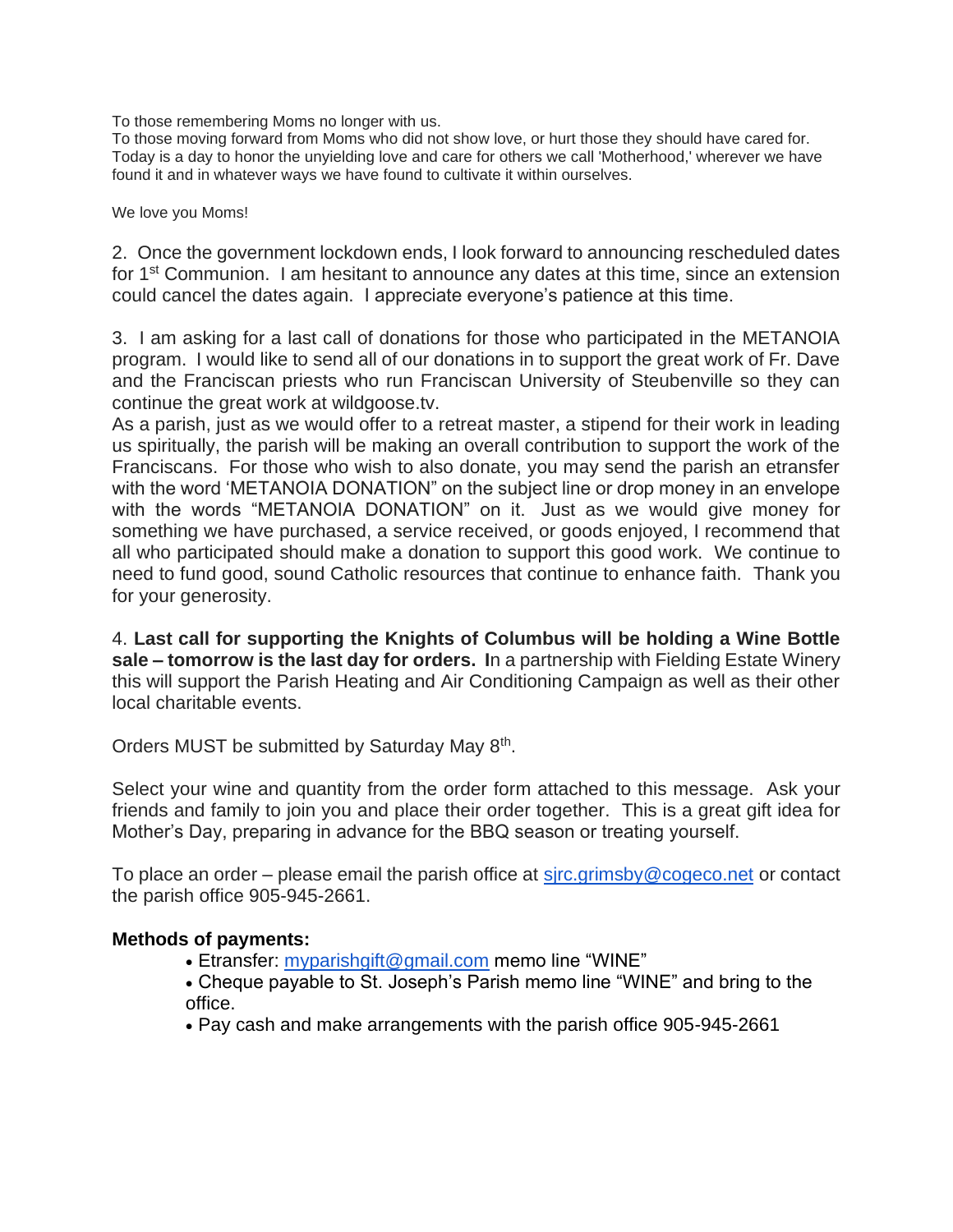## **NOTE – The Wine Pick up date has been moved to May 22nd 2:00pm to 3:30pm in the parking lot.**

**Thank you for supporting the parish and the Knights of Columbus.**

5. I continue to remind all families with young children of the 4 videos I have produced to help families pray the Rosary together as a family. Find these videos on our parish website at the following link: <https://www.stjosephgrimsby.ca/resources/> - scroll to the bottom and you will see the Video links. What a great opportunity to join in prayer as a family and pray the rosary together during Lent.

### **CHILDREN LITURGY / LITTLE SPIRITS RESOURCES**

Use the link for the most up to date resources for Children's Liturgy [\(https://www.stjosephgrimsby.ca/childrens-liturgy/\)](https://www.stjosephgrimsby.ca/childrens-liturgy/) and Little Spirits [\(https://www.stjosephgrimsby.ca/little-spirits/\)](https://www.stjosephgrimsby.ca/little-spirits/)

### **OTHER IMPORTANT UPDATES**

1. Please continue to remember the parish regarding financial giving. We rely on your weekly contributions to sustain and build the kingdom of God in our parish. You can drop your offerings off in the boxes following Mass this weekend, drop it off in the outside mailbox, bring it to the parish office all week, or through the etransfer option – [myparishgift@gmail.com.](mailto:myparishgift@gmail.com) Thank you in advance to those families who continue to sustain our parish through their contributions.

2. Please continue to support our campaign for the new Heating and Air Conditioning units here at St. Joseph. **This project will cost the parish \$120,000** and your generosity is required to meet these costs. Thank you to those who have already stepped up and made donations – to date, we have **currently raised \$60,600 towards the total**. I am asking all parishioners to contribute significantly to this project since we all expect a warm church in the winter and cool church in the summer months. The old units, original to this church building, lasted us 25 years – and for those of us who are homeowners, we know that we certainly 'soaked' every ounce of life out of them. As you make your contribution, please write **"HEATING / AIR"** on the front of your envelope or in the memo line of an etransfer [\(myparishgift@gmail.com\)](mailto:myparishgift@gmail.com) and those funds will be counted towards your tax receipt for the end of the year. Special envelopes will be available to pick up for this project next weekend. Thank you in advance for your assistance.

3. Confessions will be heard on May 8 from 3-4:00pm in the St. Nicholas Room.

4. The parish website continues to help so many – visit [www.stjosephgrimsby.ca](http://www.stjosephgrimsby.ca/) – and our social media accounts to help enhance your faith. Also please continue to look at the parish YouTube channel for daily updates.

Facebook - <https://www.facebook.com/StJoesGrimsby/>